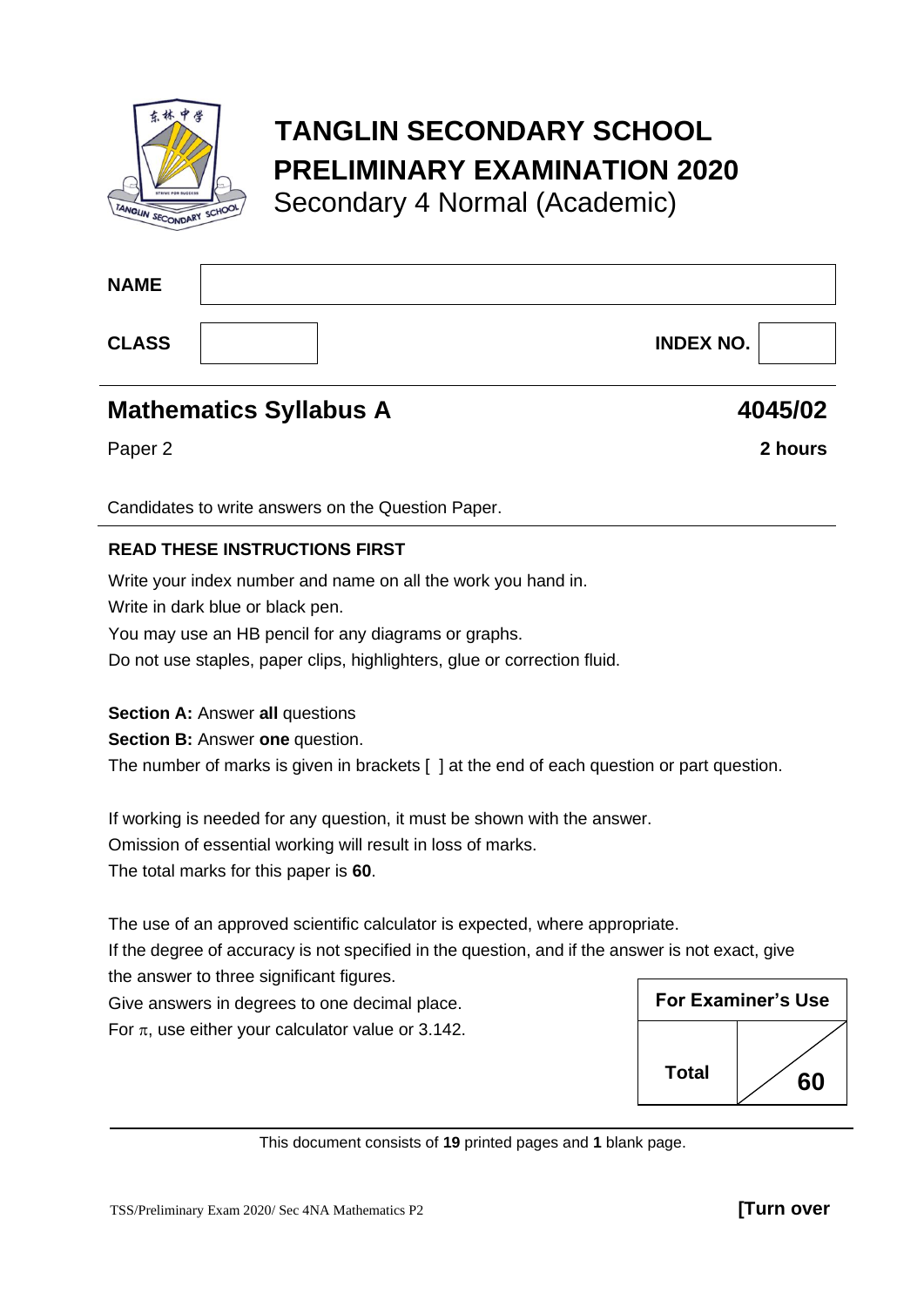# *Mathematical Formulae*

*Compound Interest*

Total Amount = 
$$
P\left(1 + \frac{r}{100}\right)^n
$$

*Mensuration*

Curved surface area of a cone =  $\pi r l$ Curved surface area of a sphere =  $4\pi r^2$ Volume of a cone =  $\frac{1}{2} \pi r^2 h$ 3  $\frac{1}{-\pi}$ Volume of a sphere =  $\frac{4}{3}\pi r^3$ 3  $\frac{4}{3}\pi r$ Area of a triangle  $ABC = \frac{1}{2}ab\sin C$ 2 1 Arc length =  $r\theta$ , where  $\theta$  is in radians Sector area =  $\frac{1}{2}r^2\theta$ 2  $\frac{1}{2}r^2\theta$ , where  $\theta$  is in radians

*Trigonometry*

$$
\frac{a}{\sin A} = \frac{b}{\sin B} = \frac{c}{\sin C}
$$

$$
a^2 = b^2 + c^2 - 2bc \cos A
$$

*Statistics*

Mean = 
$$
\frac{\sum f}{f}
$$
  
Standard deviation = 
$$
\sqrt{\frac{\sum f}{f} \sum f} - (\frac{\sum f}{f})^2
$$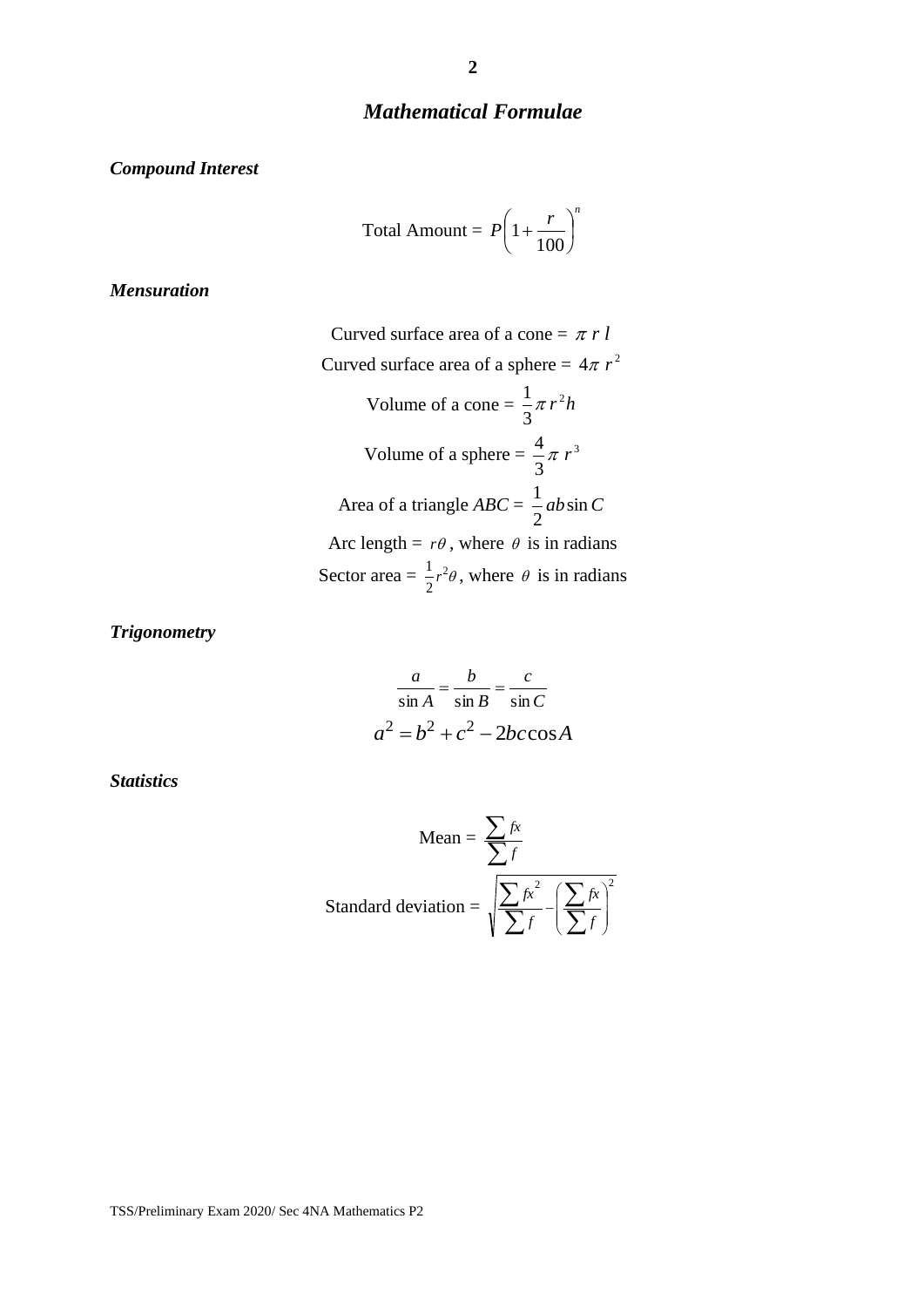#### **Section A** (52 marks) Answer **all** questions in this section.

- **1** Some facts about the Loch Ness are shown in the poster below.
	- Loch Ness is a large, deep, freshwater lake in the Scottish Highlands.
		- Its deepest point is 230 000 cm.
		- Loch Ness has a volume of  $7.5 \text{ km}^3$ .
		- Brenda Sherratt was the first person to swim 36.2 km along the length of the lake at an average speed of 1.15km/h in July 1966.

 **(a)** Express the depth of the lake in standard form.

*Answer*……………………… [1]

(b) Express the volume of the lake in cubic metres,  $m^3$ , leaving your answer in standard form.

*Answer*……………………… [2]

**(c)** How many hours did Brenda Sherratt take to swim across the lake?

*Answer*……………………… [1]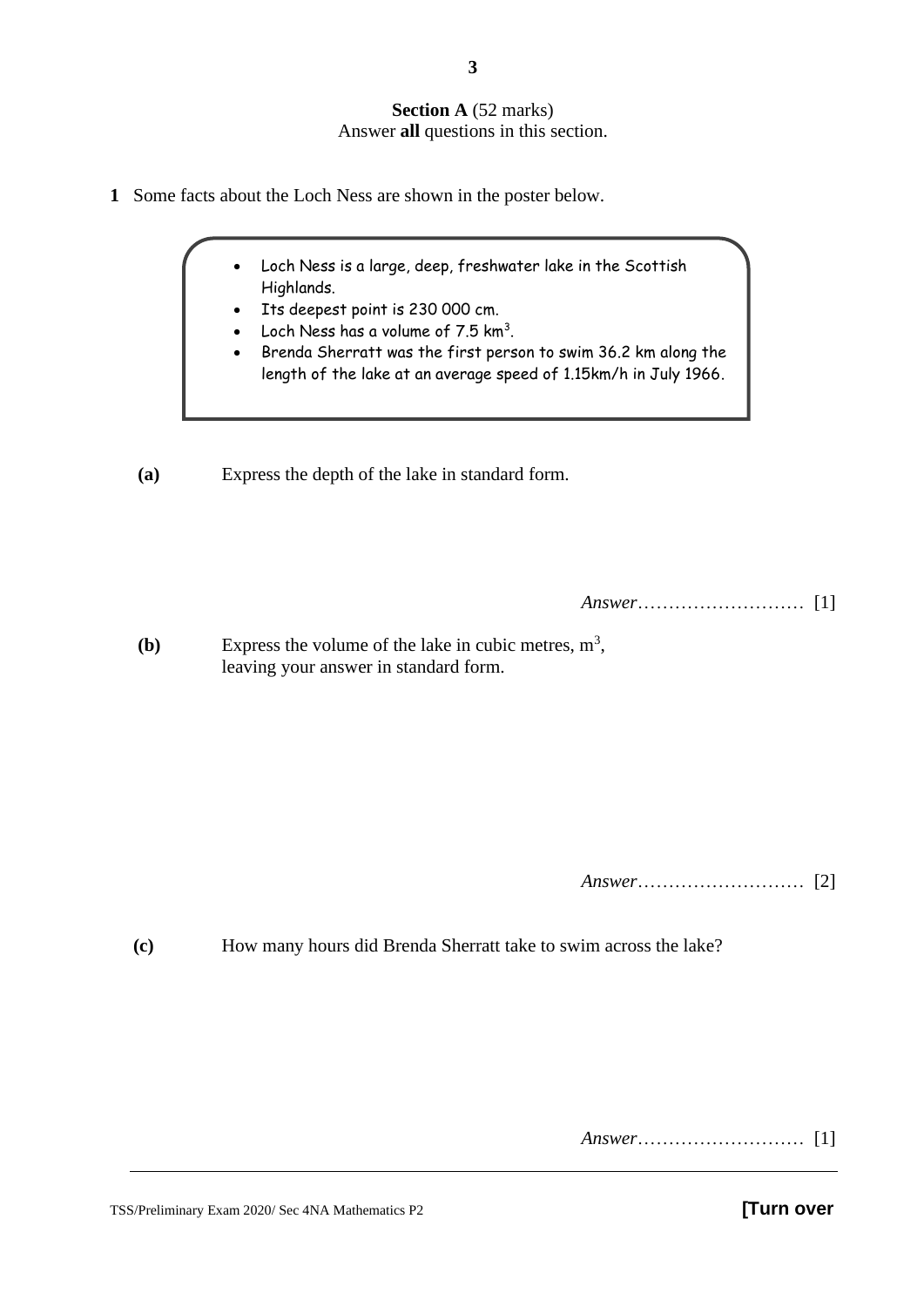**2** (a) Calculate  $\sqrt[3]{0.00075 + 0.001456}$ .

*Answer*……………………… [1]

**(b)** By rounding of each number to 1 significant figure, estimate the value of

 $0.0054 \times 2.83^2$ 12.4  $\times 2.83^2$ .

*Answer*……………………… [2]

**3** (a) The interior angle of an  $(n+7)$ -sided regular polygon is 156<sup>o</sup>. Find the value of *n*.

*Answer*……………………… [3]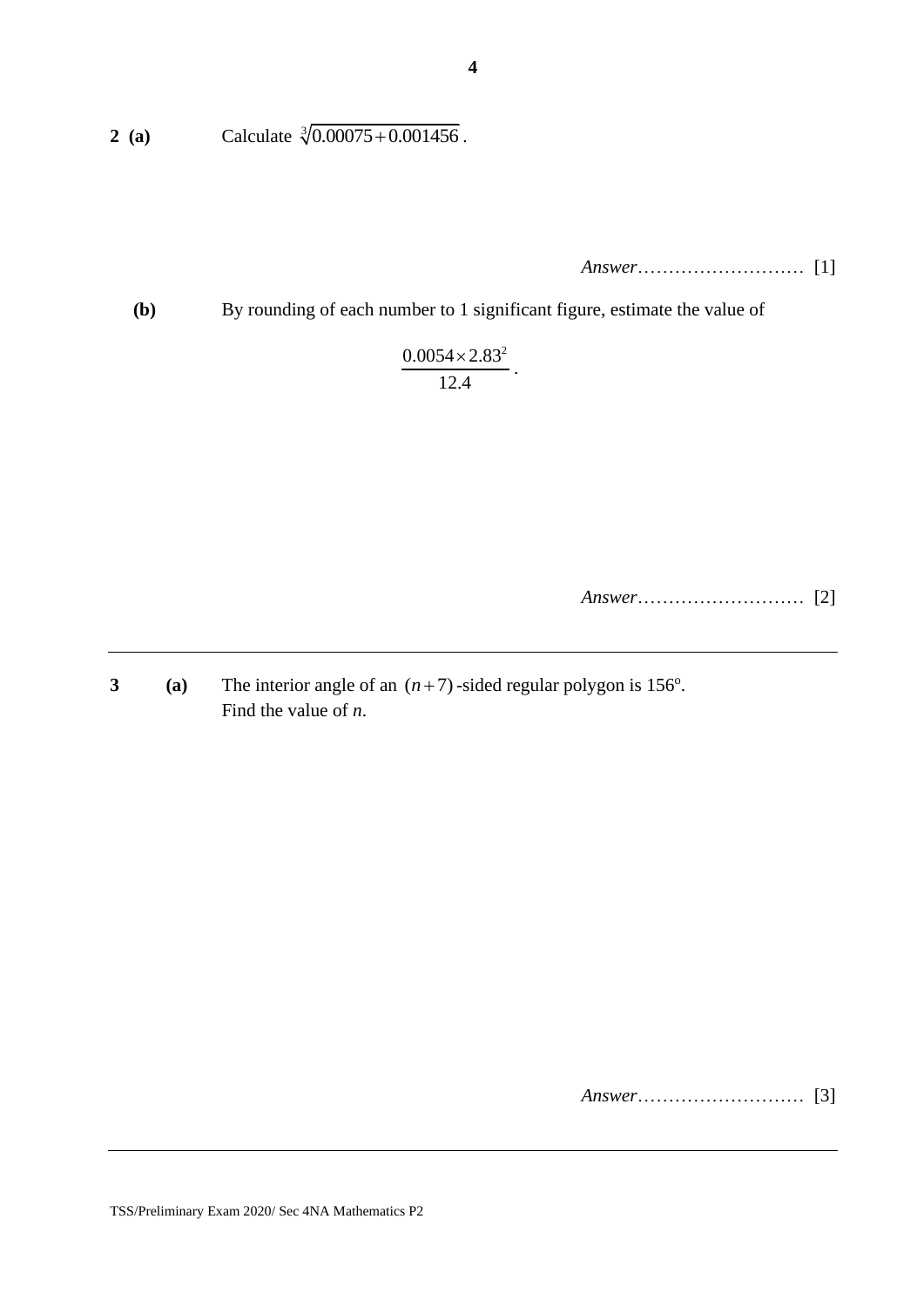**(b)** Solve the simultaneous equations,

 $6x + 5y = 7$  $6x+2y=10$ 

*Answer x* = *…*…………………,

*y* = …………….…. [3]

**4** In 2016, Sara's annual salary was \$24 190. This was an increase of 2.5% of her annual salary in 2015.

**(a)** Calculate her annual salary in 2015.

*Answer* \$…………………… [2]

 **(b)** The income tax rates for 2016 are shown below.

| First | \$20 000               | Rate: $0\%$ |
|-------|------------------------|-------------|
| Next  | $\frac{1}{2}$ \$10 000 | Rate: $2\%$ |

Calculate the amount of income tax Sara paid in 2016.

*Answer* \$…………………… [1]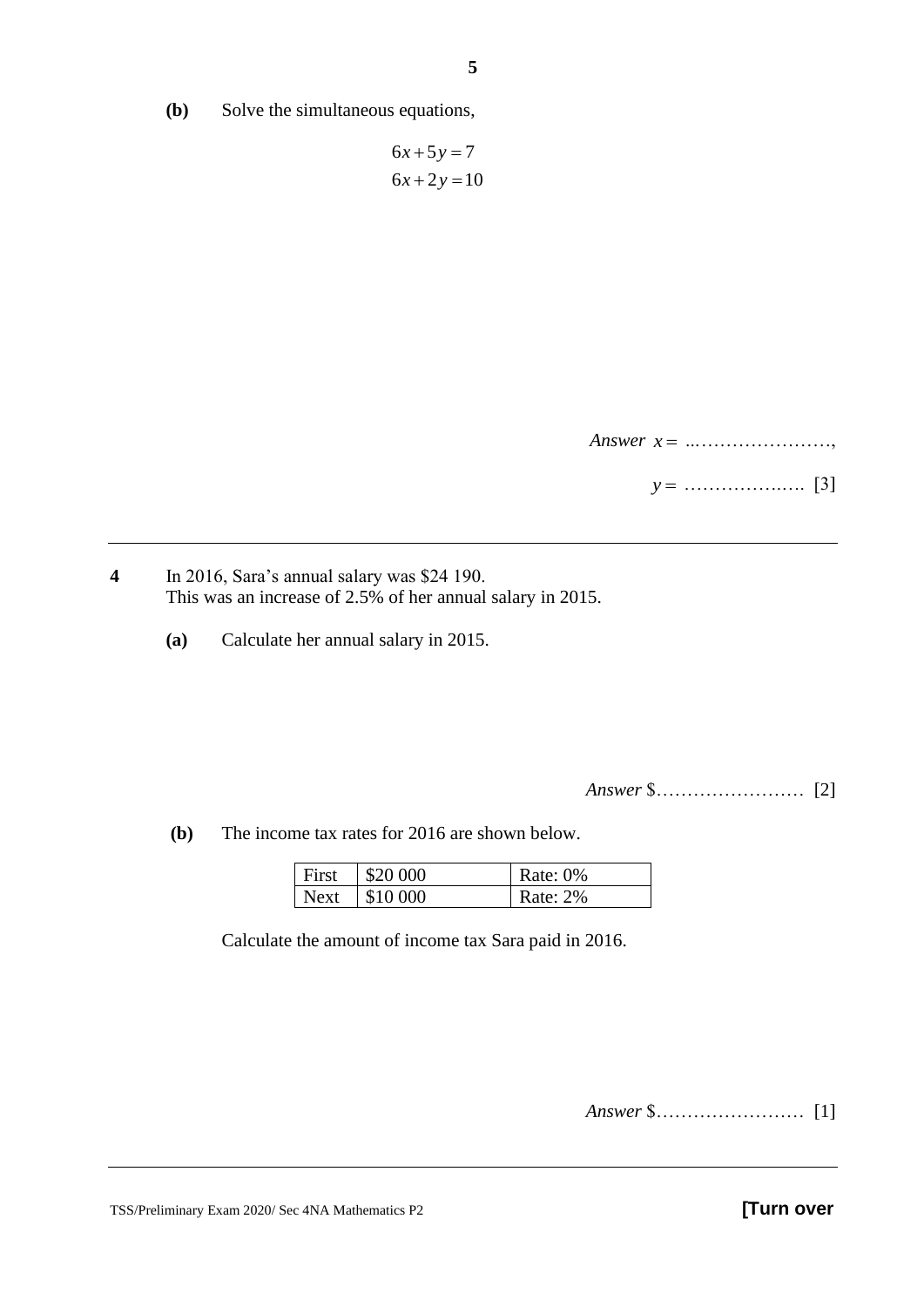|  |  | Express $m^2 - 6m - 20$ in the form of $(m+h)^2 + k$ where h and k are constants. |
|--|--|-----------------------------------------------------------------------------------|
|--|--|-----------------------------------------------------------------------------------|

*Answer* ….…………………… [2]

**(b)** Hence, solve  $m^2 - 6m - 20 = 0$ .

*Answer m =*…………..… or ……..……. [2]

**6 (a)** Factorise  $x^2-16$ **.** 

*Answer* ….…………………… [1]

**(b)** Simplify 2 2  $12 \times -6$ 16  $x+4$  $x^2 - x - 12$ , x  $x^2-16$  *x*  $\frac{-x-12}{x^2-16} \div \frac{x-6}{x+4}$ .

*Answer* ….…………………… [3]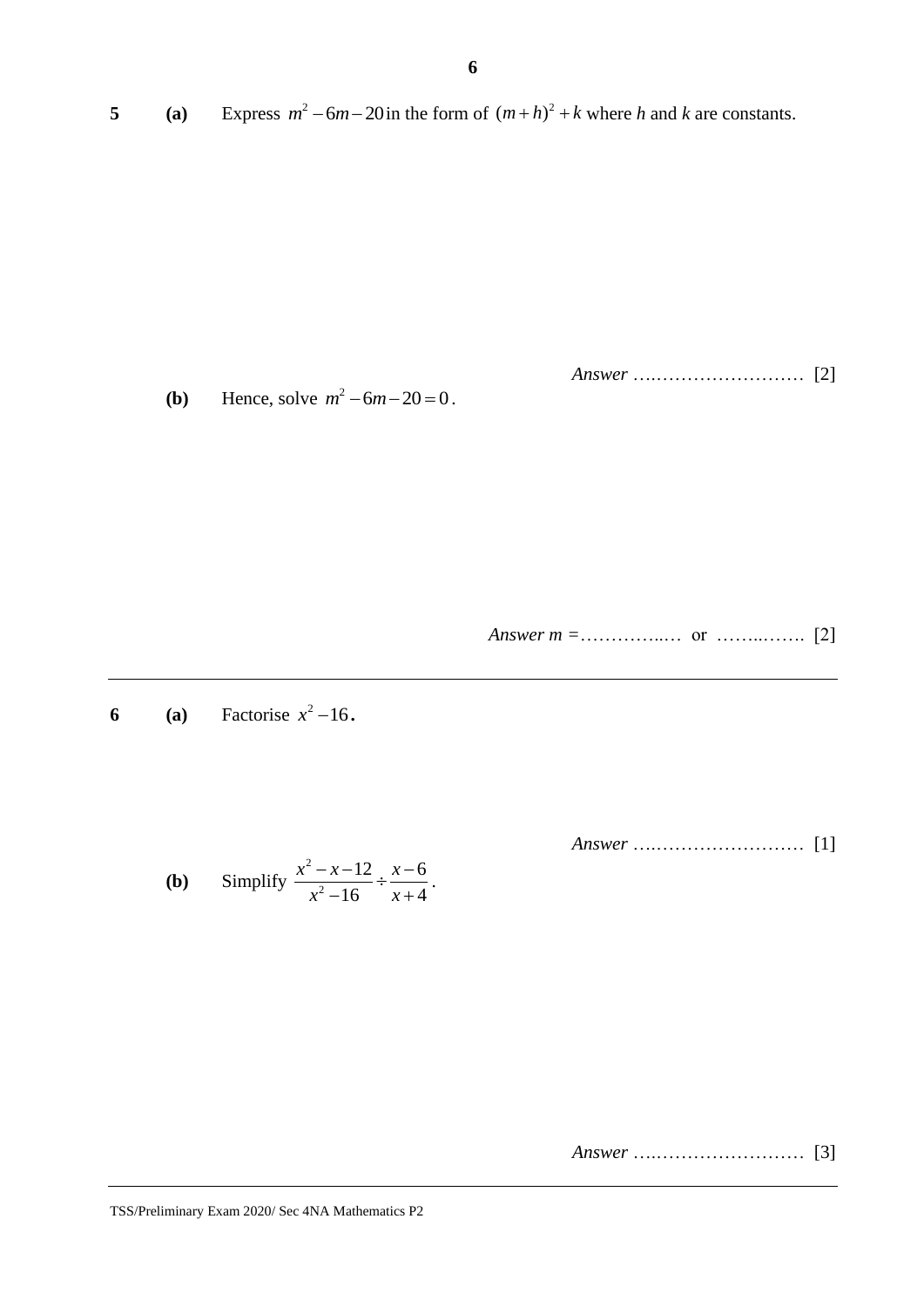**7** In the diagram, a 60 m tall HDB flat casts a shadow *AC* on level ground. At the same time, a 27 m tall church casts a shadow, *AB*, 24 m long.

**7**



**(a)** Show that the angle of depression of point *A* on the ground from the top of the church is 48.4*<sup>o</sup>* .  $[2]$ 

**(b)** Find the length of the shadow of the HDB flat.

*Answer* ….…………………m [2]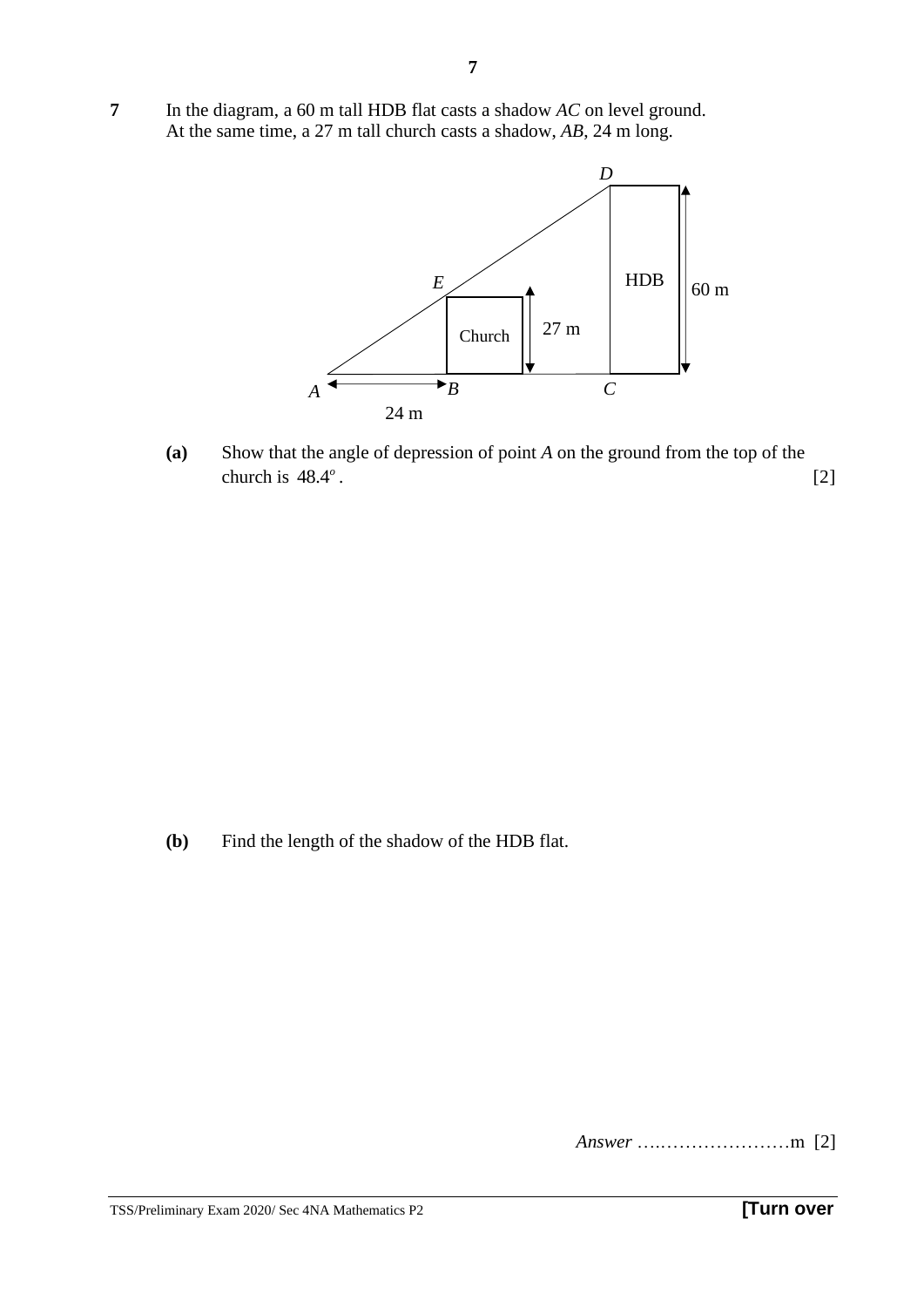**8** The diagram below shows a toy made by joining the plane surfaces of a cone and a hemisphere of radius 3 cm.

**8**



(a) Given that the volume of the cone is  $150 \text{ cm}^3$ , show that the height of the cone is 15.9 cm. [2]

**(b)** Find the total surface area of the toy.

*Answer* ….…………………cm<sup>2</sup> [3]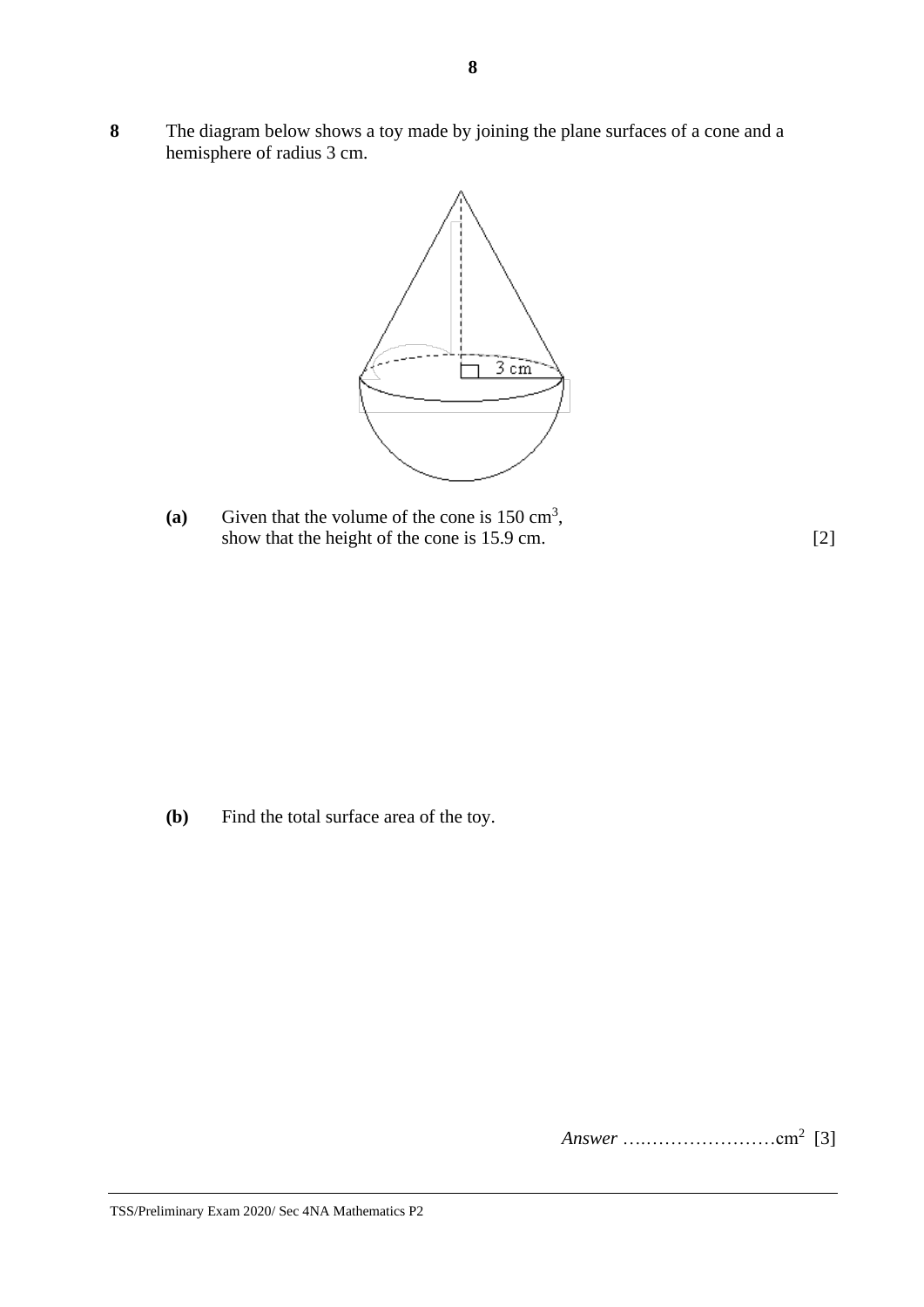# **9 (a)** In the diagram below, triangle *ABC* is similar to triangle *ADE*.



Find the length of *BC*.

*Answer* ….…………………cm [2]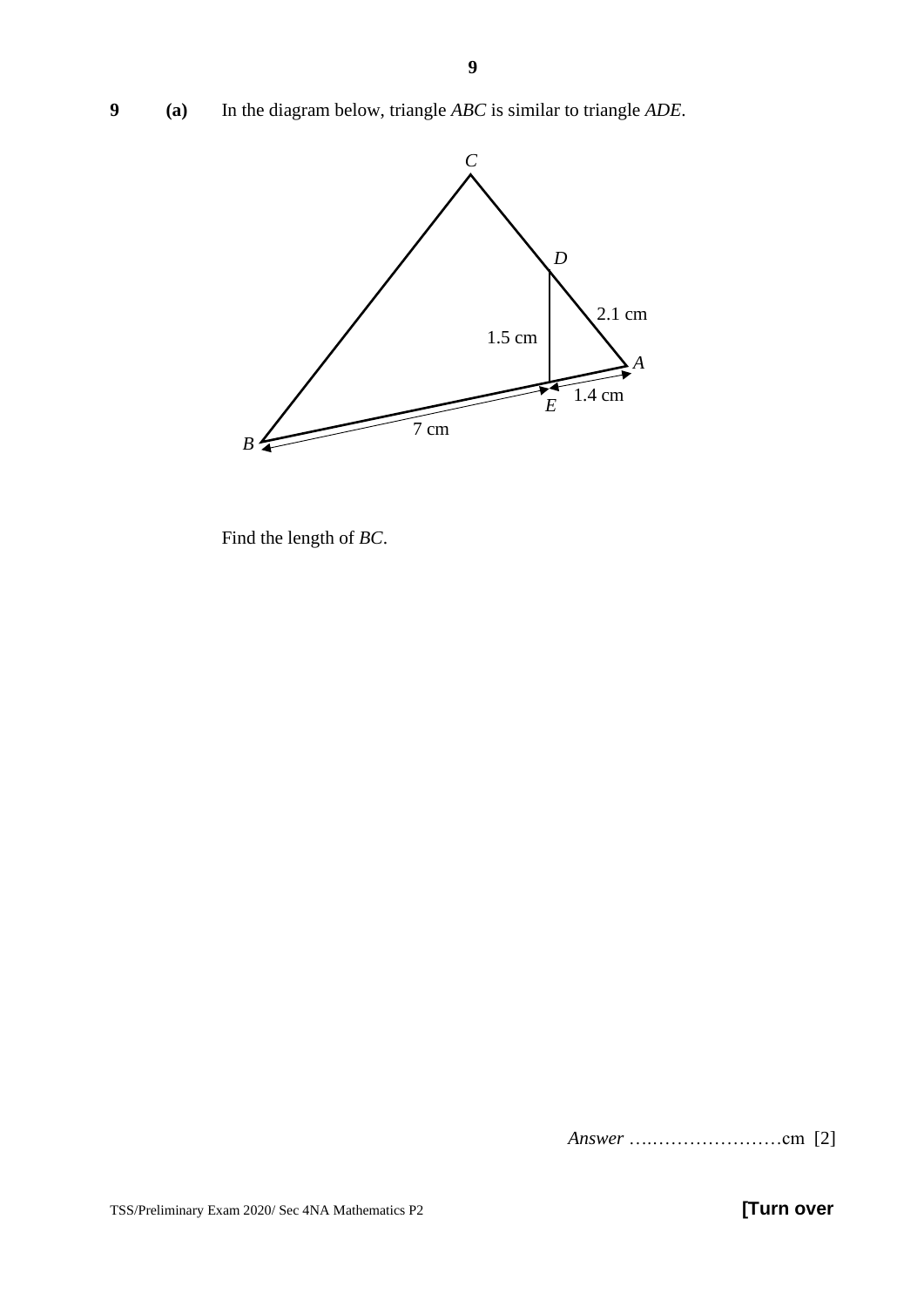**(b)** In the month of May, Joel's household used 300 units of electricity, 25 units of gas and 30 units of water.

The utility rates for electricity, gas and water for household use is as follows:

| <b>Utilities</b><br><b>Charges</b> |                                                                                     |  |
|------------------------------------|-------------------------------------------------------------------------------------|--|
| Electricity                        | \$0.2306 per unit                                                                   |  |
| Gas                                | \$0.0961 per unit                                                                   |  |
| Water                              | \$0.55 per unit for the first 20 units.<br>\$0.85 per unit for each subsequent unit |  |

\*7% GST on total utilities bill.

Calculate how much Joel paid for his utilities bill in the month of May.

*Answer* \$….…………………… [3]

.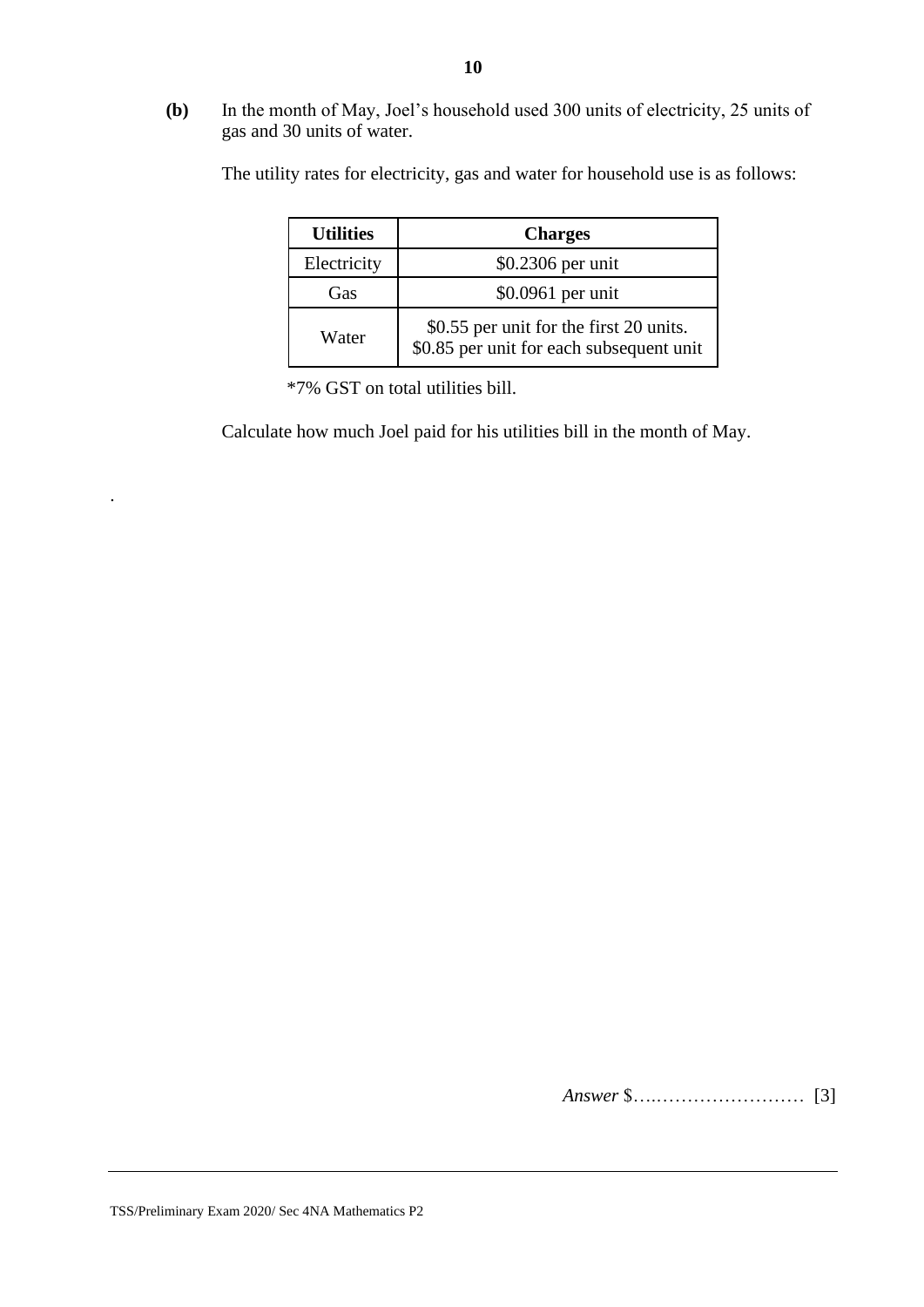**10** This table of values is for  $y = 25 + 4x - 3x^2$ .

|       | $-3$   $-2$   $-1$   0   1   2 |                                    |  |  |
|-------|--------------------------------|------------------------------------|--|--|
| $-14$ | $5 \quad$                      | $p \mid 25 \mid 26 \mid 21 \mid q$ |  |  |

**(a)** Calculate the values of *p* and *q*.

*Answer p* = *…*…………………,

*q* = …………….…. [2]

**(b)** Using a scale of 2 cm to represent 1 unit on the *x*-axis and 2 cm to represent 10 units on the *y*-axis, draw the graph of  $y = 25 + 4x - 3x^2$  for  $-3 \le x \le 3$  on the grid below. [3]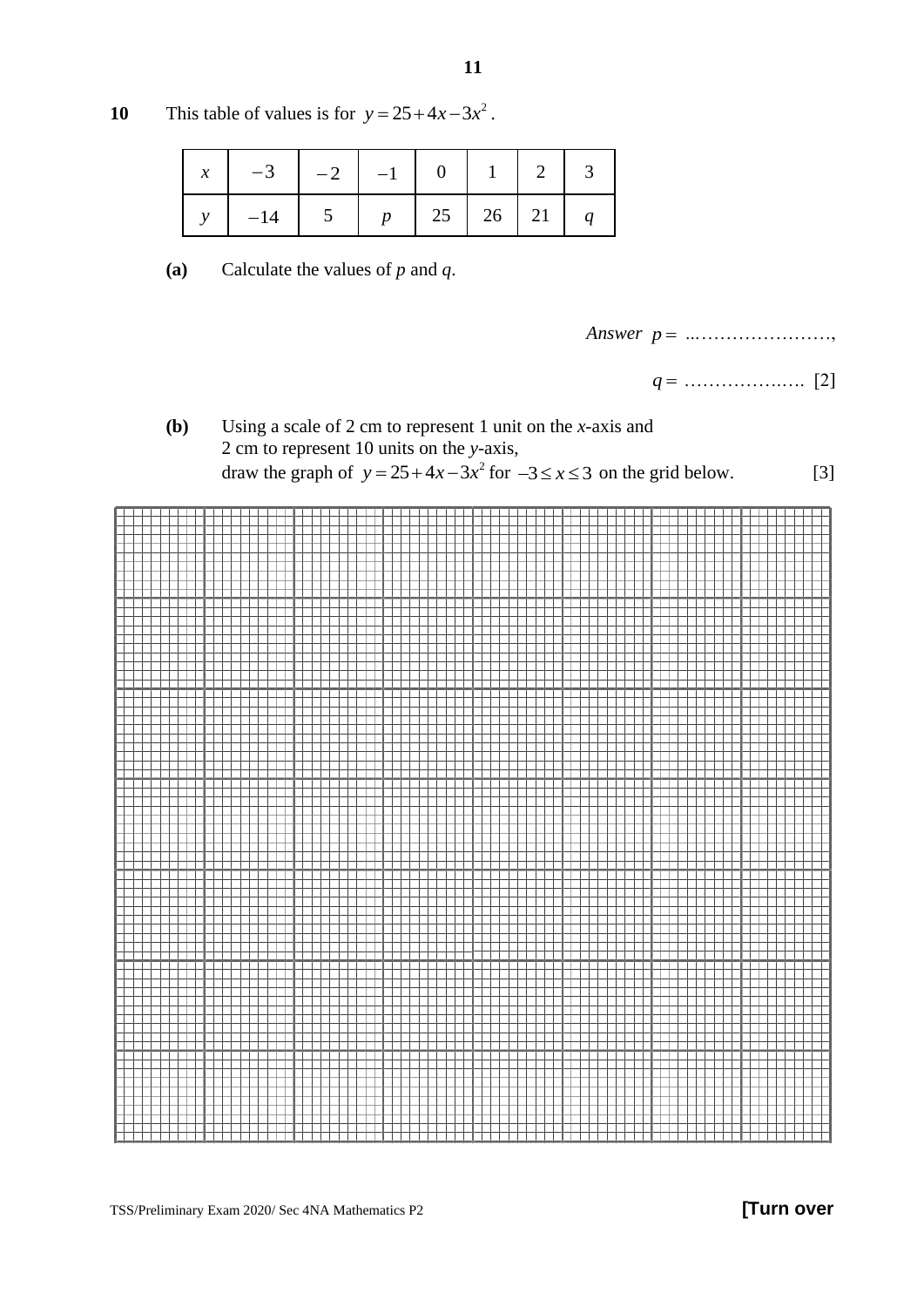**(c)** Using your graph, write down the maximum value of *y*.

*Answer y* =….…………………… [1]

**11** Infographics published by TODAY newspaper on the spread of the coronavirus are shown below.



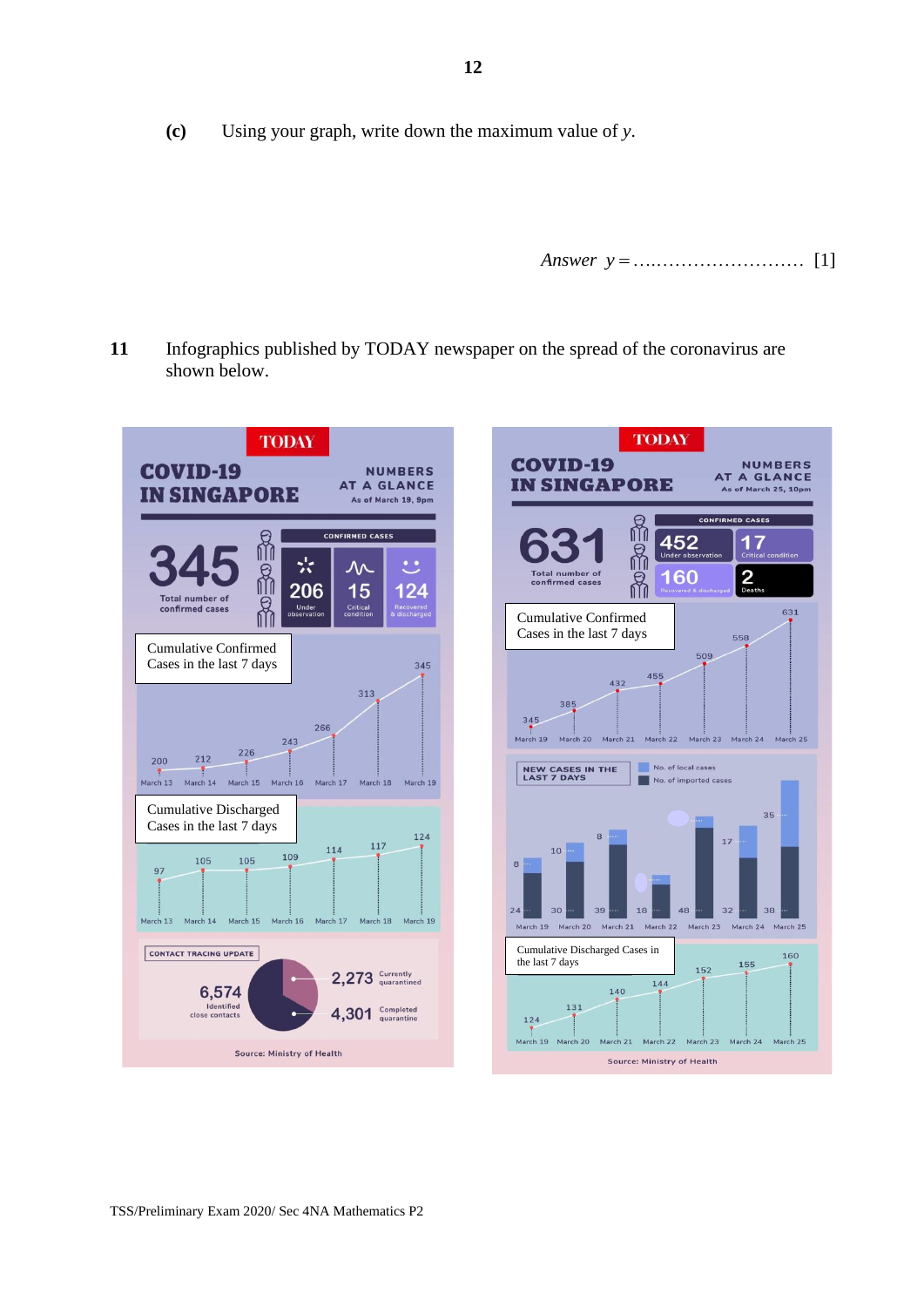| Date                   | Number of new    |  |  |
|------------------------|------------------|--|--|
|                        | cases            |  |  |
| 13 <sup>th</sup> March | Cannot tell from |  |  |
|                        | infographic      |  |  |
| 14 <sup>th</sup> March | 12               |  |  |
| 15 <sup>th</sup> March | $\mathcal{X}$    |  |  |
| 16 <sup>th</sup> March | 17               |  |  |
| $17th$ March           | 23               |  |  |
| 18 <sup>th</sup> March |                  |  |  |
| 19 <sup>th</sup> March | 32               |  |  |

**(a)** Using the infographic above, find the values of the unknowns in the table below.

*Answer x* =….……………….

*y* =……….…….. [2]

**(b)** From 13<sup>th</sup> March to 25<sup>th</sup> March, which day was the increase in new cases the greatest?

*Answer* ….…………………… [1]

**(c)** On 17th March, how many infected patients were there?

*Answer* ….…………………… [1]

**(d)** Calculate the percentage increase in the number of infected patients from 19<sup>th</sup> March to 25<sup>th</sup> March 2020.

*Answer* ….…………………… [2]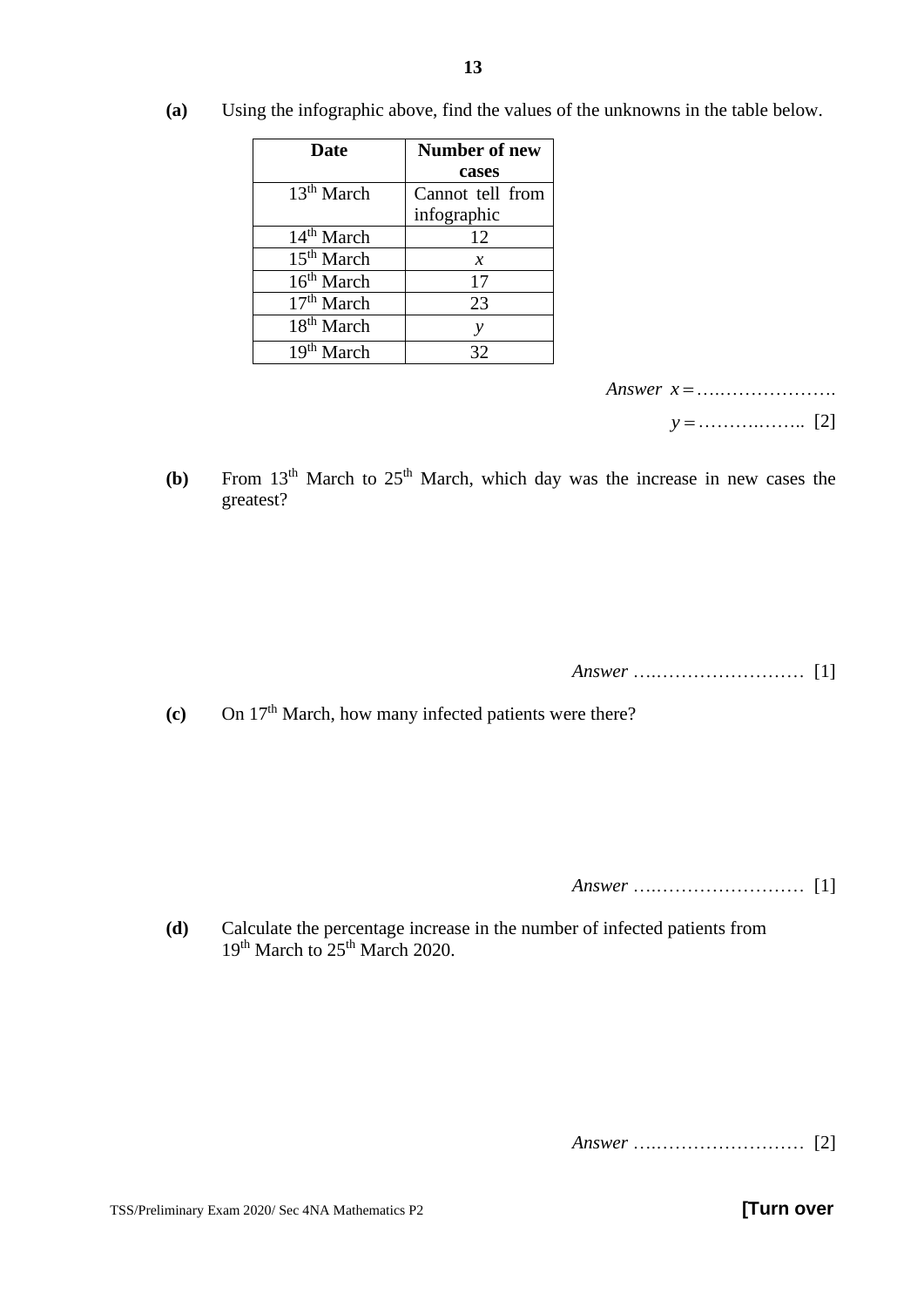**(e)** Calculate the mean number of new cases from 14<sup>th</sup> March to 25<sup>th</sup> March.

*Answer* ….…………………… [2]

**----------------------------------------- End of Section A----------------------------------------------------**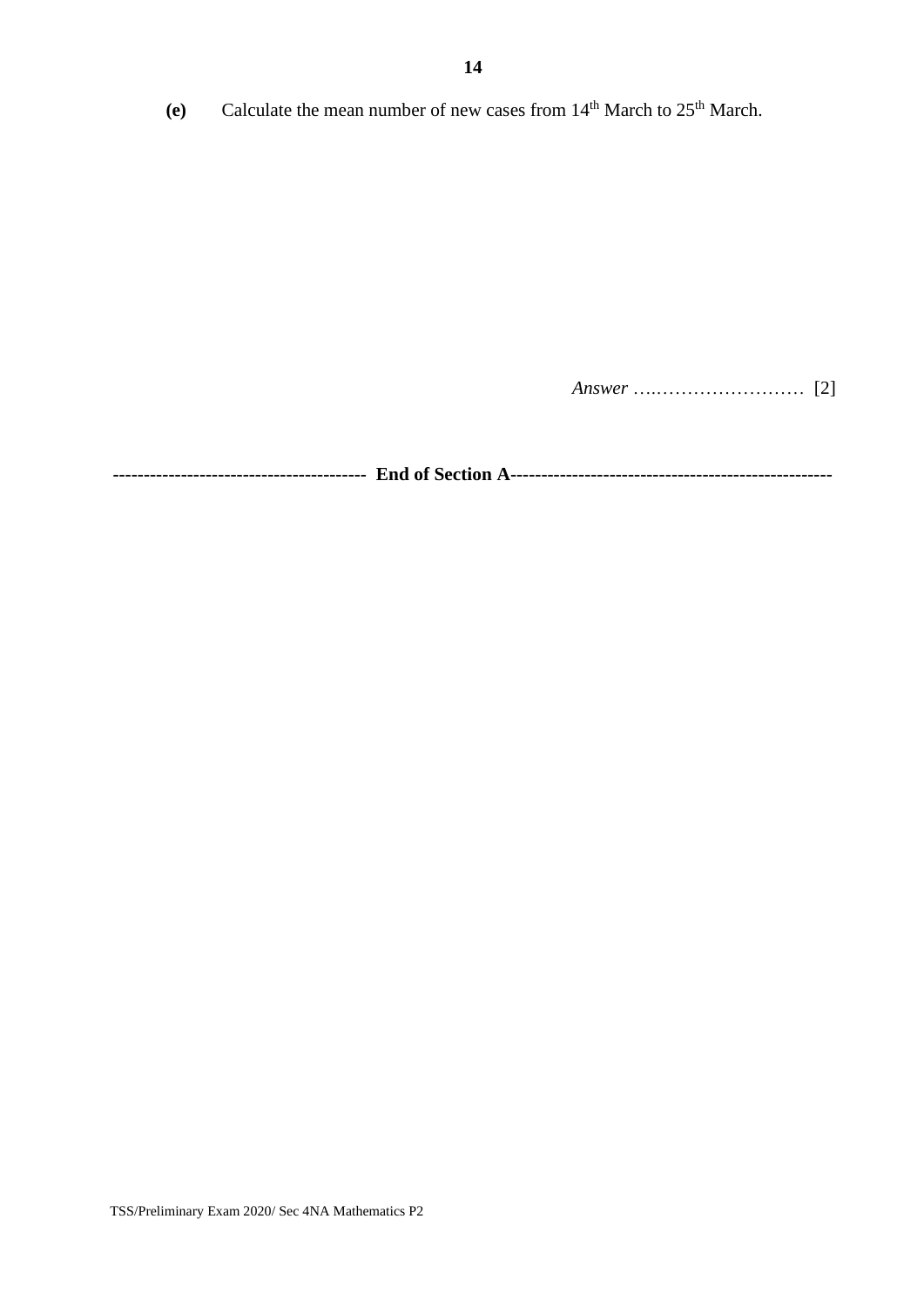#### **Section B** (8 marks)

Answer **one** question from this section. Each question carries 8 marks

**12 (a)** The ages of 160 members of the Zoo loyalty program were recorded.

The data is summarised in the cumulative curve below.



Age of Members (years )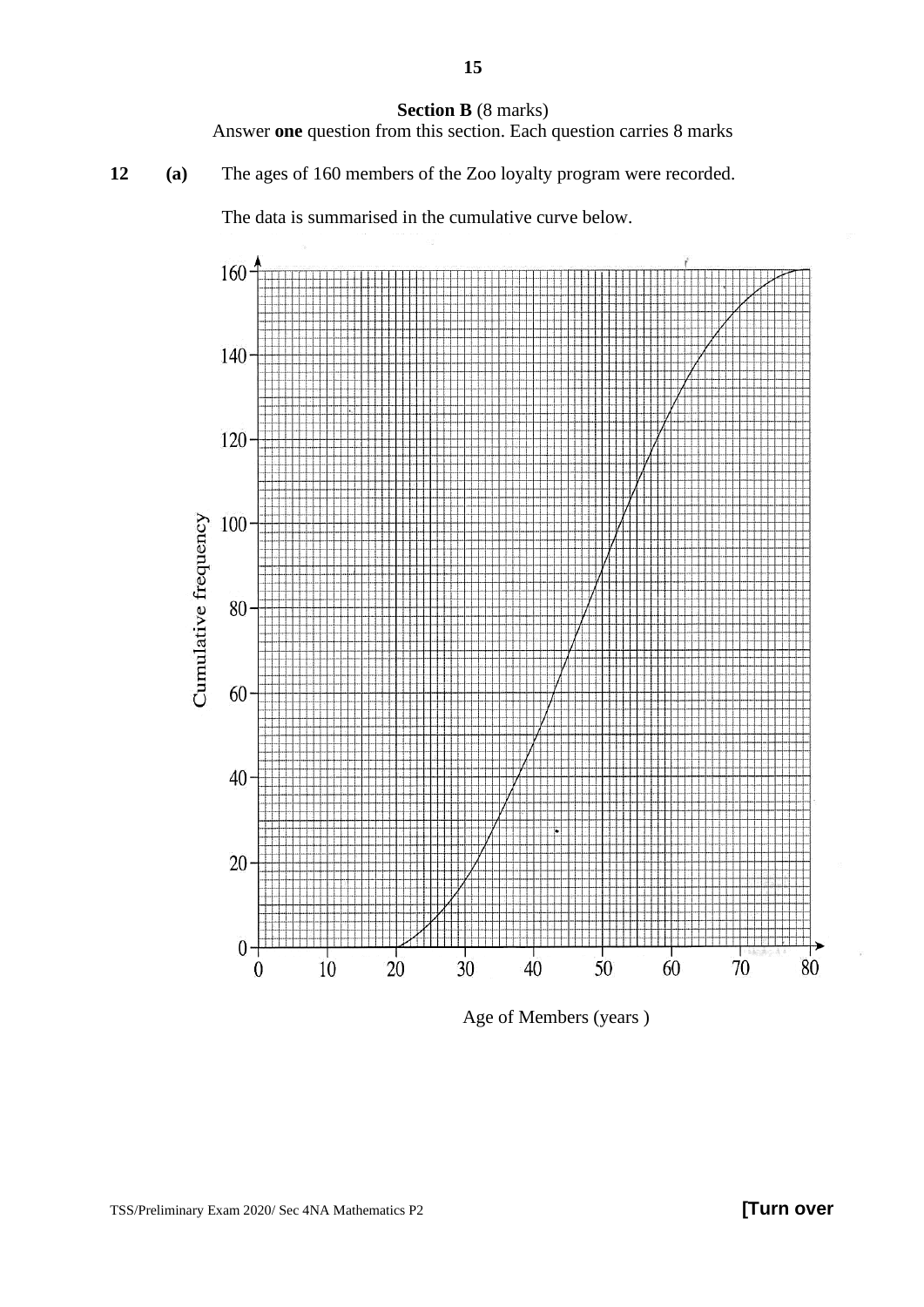**(i)** How many members were above 60 years old?

*Answer* ….…………………… [1]

**(ii)** In a lucky draw, a member is chosen at random to win the grand prize. Find the probability that the member is above 60 years old.

*Answer* ….…………………… [1]

**(iii)** Estimate the interquartile range.

*Answer* ….…………………… [2]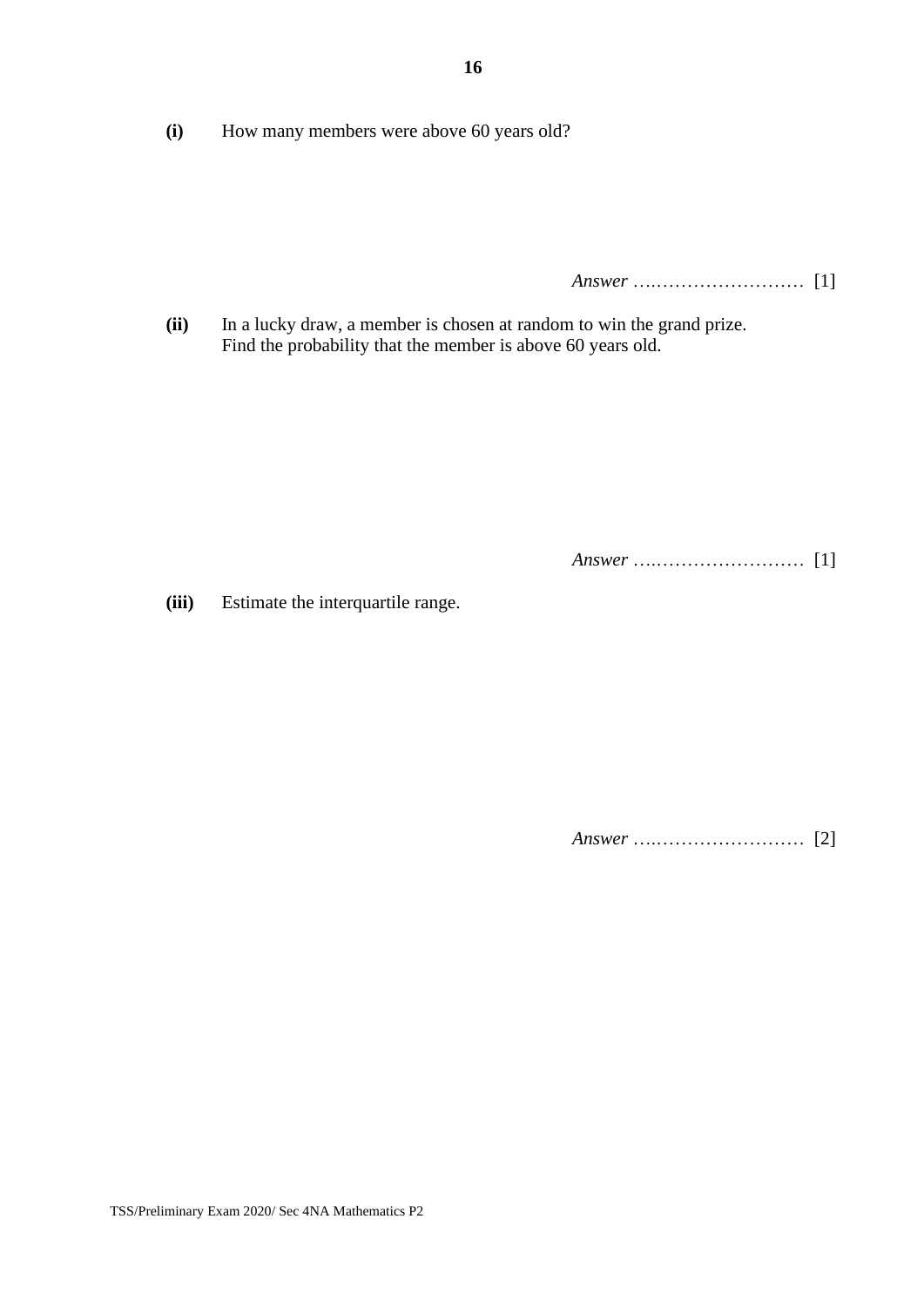**(b)** The weights, *w*, of 34 students from class 4G are recorded. The results are shown in the table below.

| Weight            | $30 < w \le 40$   $40 < w \le 50$   $50 < w \le 60$   $60 < w \le 70$ |    |  |
|-------------------|-----------------------------------------------------------------------|----|--|
| No of<br>students |                                                                       | 16 |  |

**(i)** Calculate an estimate of the mean and standard deviation of the weights of the students from class 4G.

*Answer* Mean:….……………………

Standard deviation: ……………………….[3]

**(ii)** The weights of students in class 4H were also recorded. The mean weight was 53.1 and the standard deviation is 7.5.

Compare the spread of the weights of the students from both classes.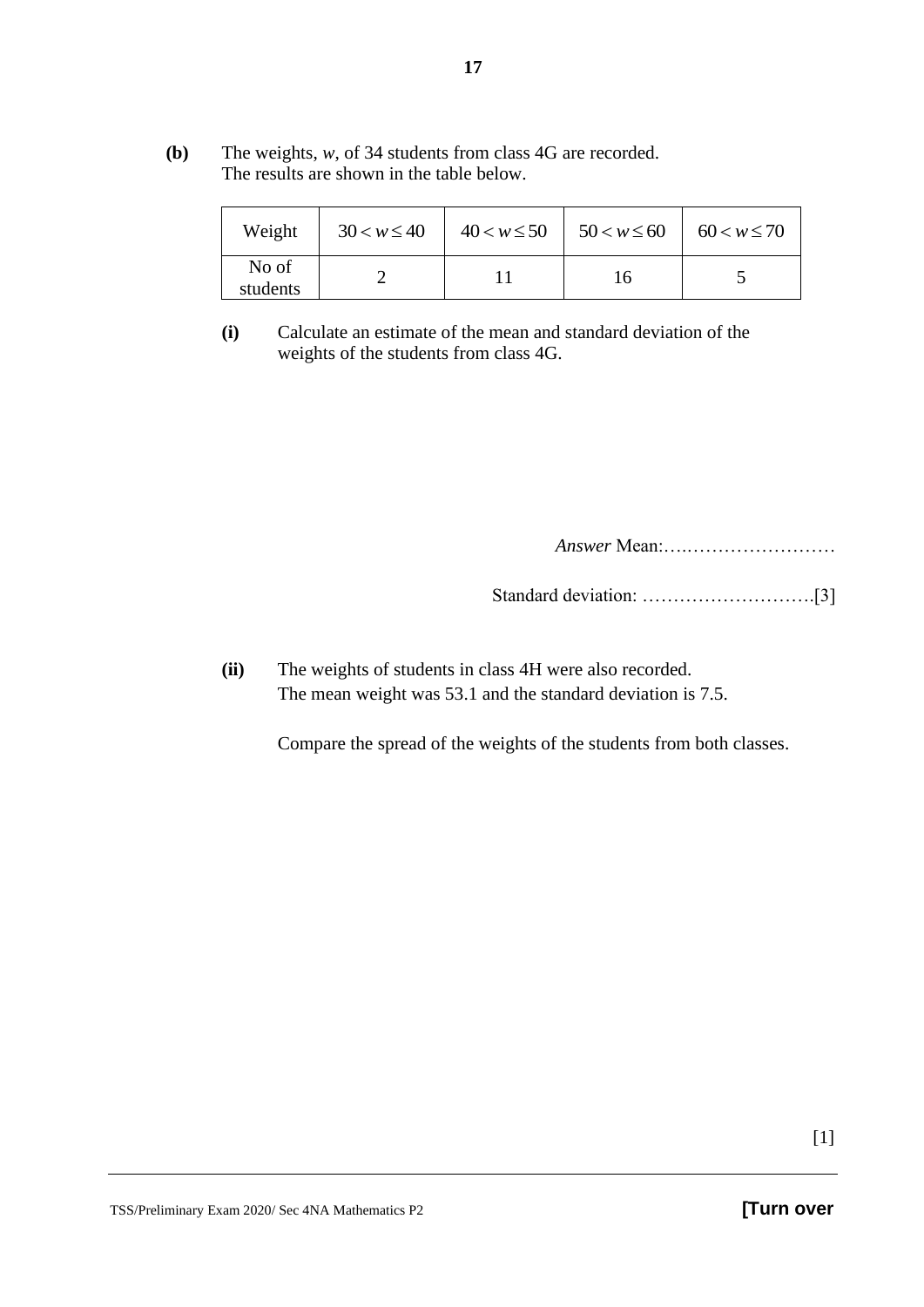

A ship sails 187 km on a bearing of 030° from A to B. It then sails 232 km on a bearing of 105° from *B* to *C*.

(a) Show that angle  $ABC = 105^\circ$ .

**13** 

**(b)** Calculate the distance of *AC*.

[2]

*Answer* ….………………km [3]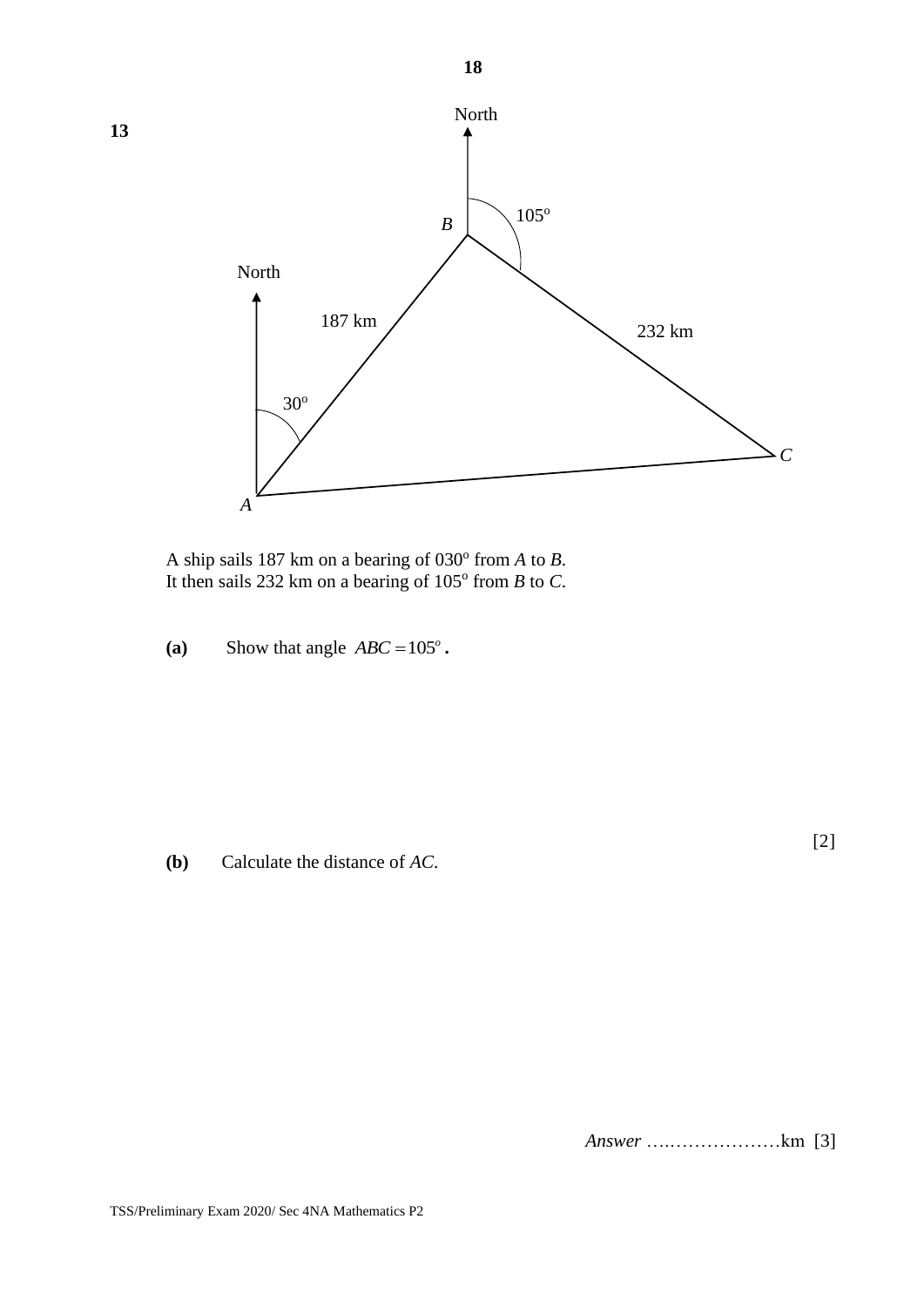**(c)** In the diagram below, *P* and *Q* lie on the circle with centre *O*, of radius 7 cm. and  $\angle POQ = 1.75$  radians.



Find the area of the shaded part.

*Answer* ….………………cm<sup>2</sup> [3]

### **END OF PAPER**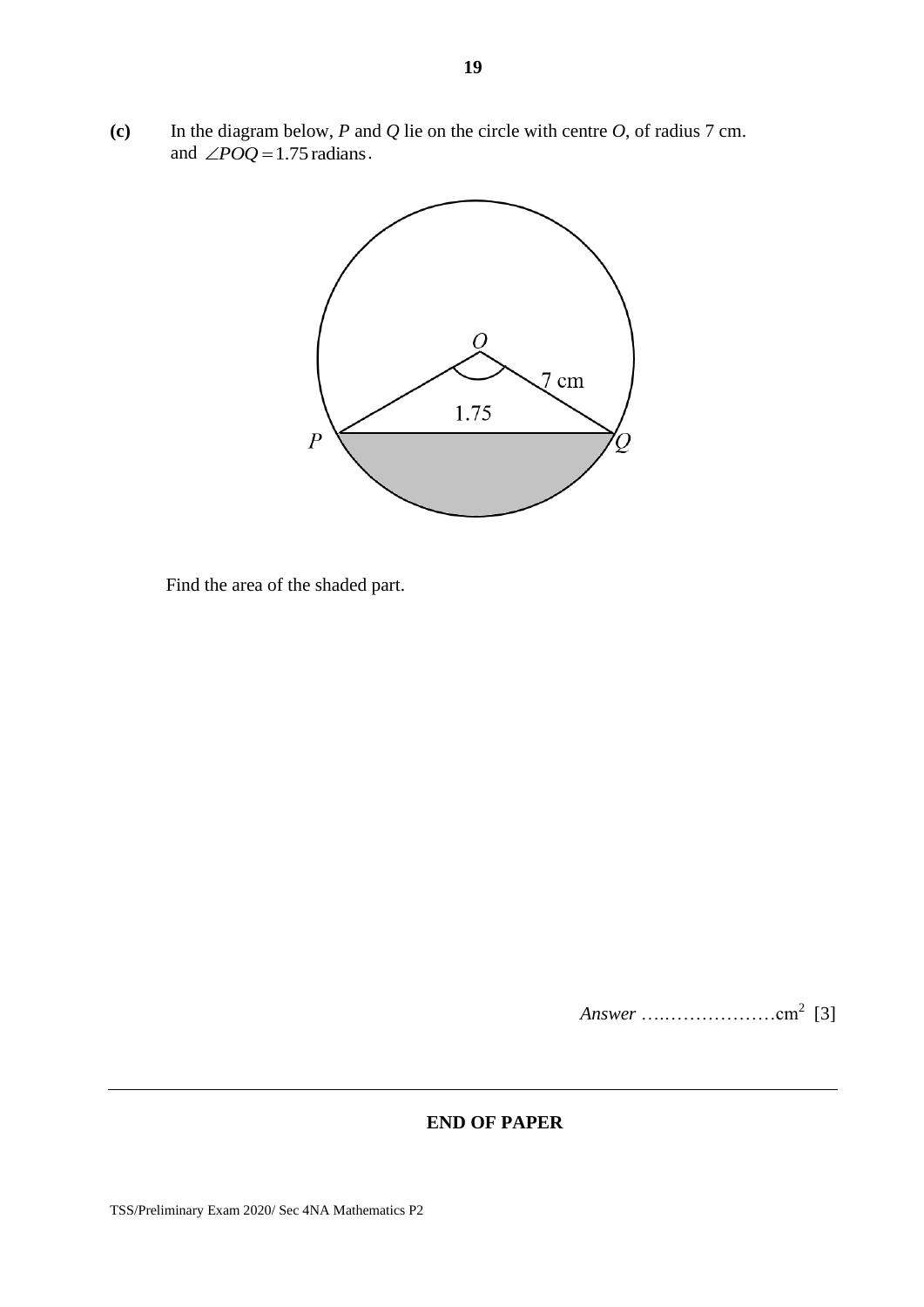# **BLANK PAGE**

TSS/MYE 2018/ Sec 4NA Mathematics P2